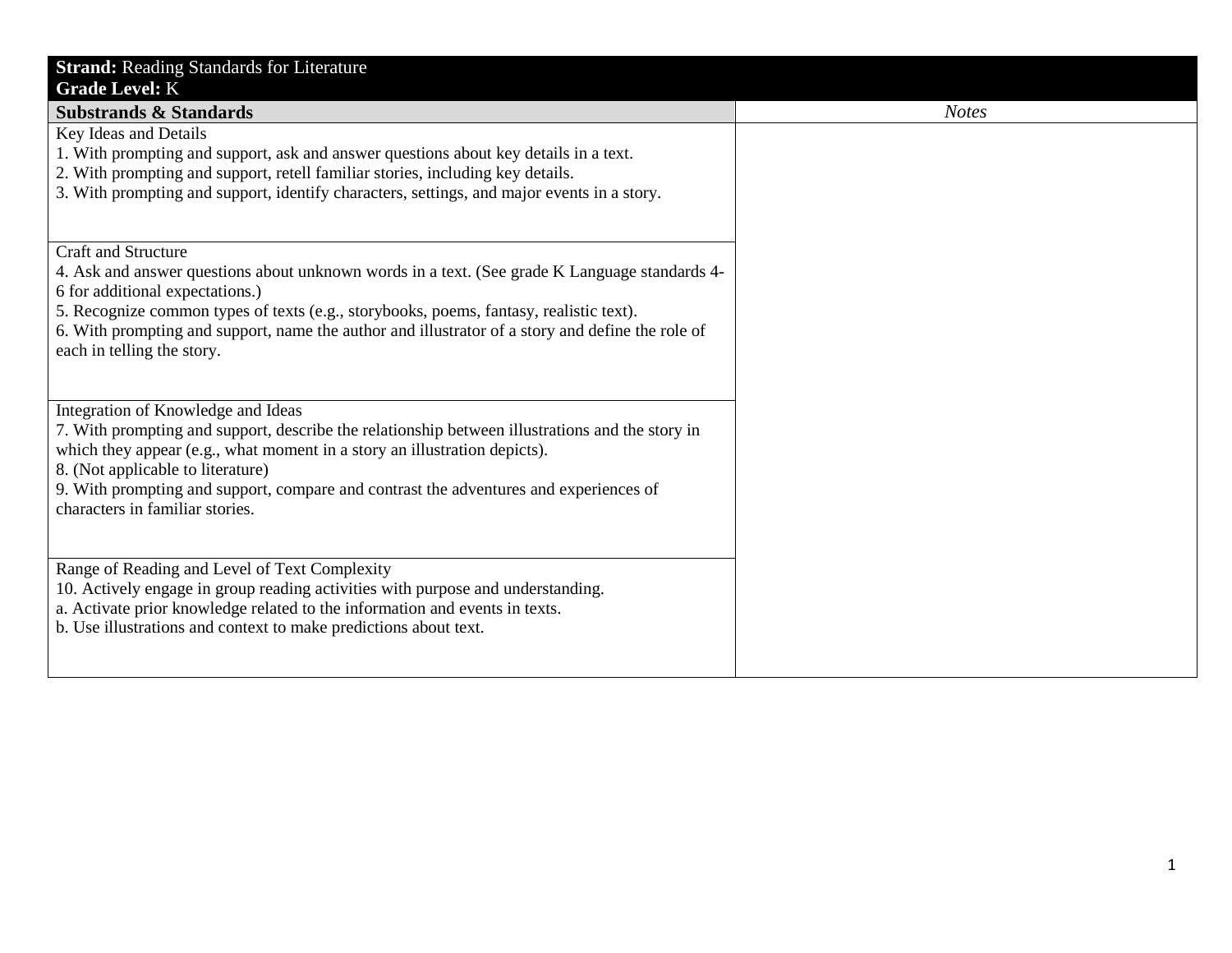| <b>Strand: Reading Standards for Informational Text</b>                                                                           |              |
|-----------------------------------------------------------------------------------------------------------------------------------|--------------|
| <b>Grade Level: K</b>                                                                                                             |              |
| <b>Substrands &amp; Standards</b>                                                                                                 | <b>Notes</b> |
| Key Ideas and Details                                                                                                             |              |
| 1. With prompting and support, ask and answer questions about key details in a text.                                              |              |
| 2. With prompting and support, identify the main topic and retell key details of a text.                                          |              |
| 3. With prompting and support, describe the connection between two individuals, events, ideas,                                    |              |
| or pieces of information in a text.                                                                                               |              |
|                                                                                                                                   |              |
|                                                                                                                                   |              |
| <b>Craft and Structure</b>                                                                                                        |              |
| 4. With prompting and support, ask and answer questions about unknown words in a text. (See                                       |              |
| grade K Language standards4-6 for additional expectations.)<br>5. Identify the front cover, back cover, and title page of a book. |              |
| 6. Name the author and illustrator of a text and define the role of each in presenting the ideas or                               |              |
| information in a text.                                                                                                            |              |
|                                                                                                                                   |              |
|                                                                                                                                   |              |
| Integration of Knowledge and Ideas                                                                                                |              |
| 7. With prompting and support, describe the relationship between illustrations and the text in                                    |              |
| which they appear (e.g., what person, place, thing, or idea in the text an illustration depicts).                                 |              |
| 8. With prompting and support, identify the reasons an author gives to support points in a text.                                  |              |
| 9. With prompting and support, identify basic similarities in and differences between two texts on                                |              |
| the same topic (e.g., in illustrations, descriptions, or procedures).                                                             |              |
|                                                                                                                                   |              |
|                                                                                                                                   |              |
| Range of Reading and Level of Text Complexity                                                                                     |              |
| 10. Actively engage in group reading activities with purpose and understanding.                                                   |              |
| a. Activate prior knowledge related to the information and events in texts.                                                       |              |
| b. Use illustrations and context to make predictions about text.                                                                  |              |
|                                                                                                                                   |              |
|                                                                                                                                   |              |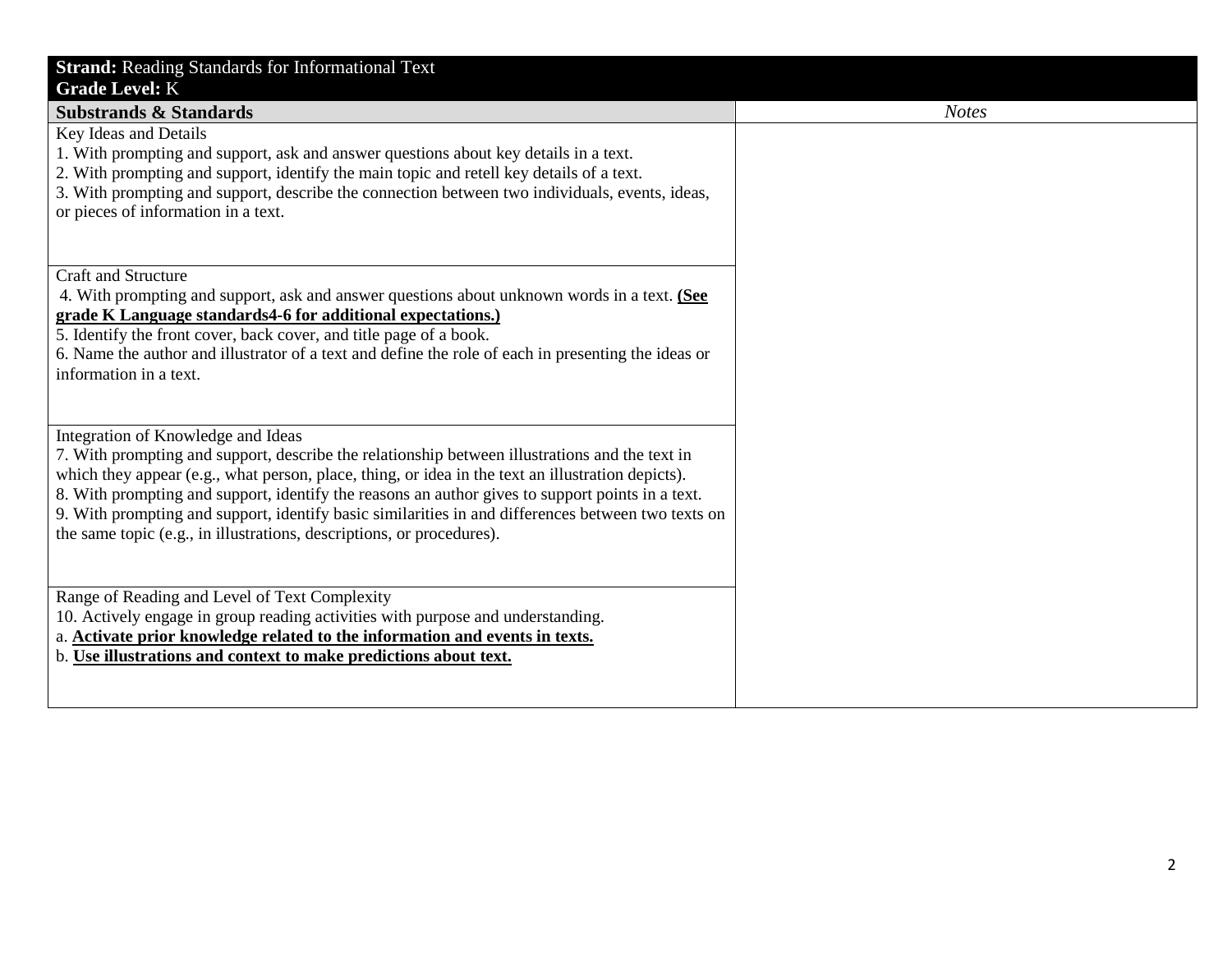| <b>Strand: Reading Standards: Foundational Skills</b>                                                                                                                                                                                                                                                                                                                                                                                                                                                                                                                                                                                                                                              |
|----------------------------------------------------------------------------------------------------------------------------------------------------------------------------------------------------------------------------------------------------------------------------------------------------------------------------------------------------------------------------------------------------------------------------------------------------------------------------------------------------------------------------------------------------------------------------------------------------------------------------------------------------------------------------------------------------|
| <b>Grade Level: K</b>                                                                                                                                                                                                                                                                                                                                                                                                                                                                                                                                                                                                                                                                              |
| <b>Substrands &amp; Standards</b>                                                                                                                                                                                                                                                                                                                                                                                                                                                                                                                                                                                                                                                                  |
| <b>Print Concepts</b><br>1. Demonstrate understanding of the organization and basic features of print.<br>a. Follow words from left to right, top to bottom, and page by page.                                                                                                                                                                                                                                                                                                                                                                                                                                                                                                                     |
| b. Recognize that spoken words are represented in written language by specific sequences of<br>letters.                                                                                                                                                                                                                                                                                                                                                                                                                                                                                                                                                                                            |
| c. Understand that words are separated by spaces in print.<br>d. Recognize and name all upper- and lowercase letters of the alphabet.                                                                                                                                                                                                                                                                                                                                                                                                                                                                                                                                                              |
| Phonological Awareness<br>2. Demonstrate understanding of spoken words, syllables, and sounds (phonemes).<br>a. Recognize and produce rhyming words.<br>b. Count, pronounce, blend, and segment syllables in spoken words.<br>c. Blend and segment onsets and rimes of single-syllable spoken words.<br>d. Blend two to three phonemes into recognizable words.<br>e. Isolate and pronounce the initial, medial vowel, and final sounds (phonemes) in three-<br>phoneme (consonant-vowel-consonant, or CVC) words. (This does not include CVCs ending<br>with $/l/$ , $/r/$ , or $/x/$ .)<br>f. Add or substitute individual sounds (phonemes) in simple, one-syllable words to make new<br>words. |
| Phonics and Word Recognition<br>3. Know and apply grade-level phonics and word analysis skills in decoding words both in<br>isolation and in text.<br>a. Demonstrate basic knowledge of one-to-one letter-sound correspondences by producing the<br>primary or many of the most frequent sound for each consonant.<br>b. Associate the long and short sounds with common spellings (graphemes) for the five major<br>vowels.<br>c. Read common high-frequency words by sight (e.g., the, of, to, you, she, my, is, are, do, does).<br>d. Distinguish between similarly spelled words by identifying the sounds of the letters that differ.                                                         |
| Fluency<br>4. Read emergent-reader texts with purpose and understanding.                                                                                                                                                                                                                                                                                                                                                                                                                                                                                                                                                                                                                           |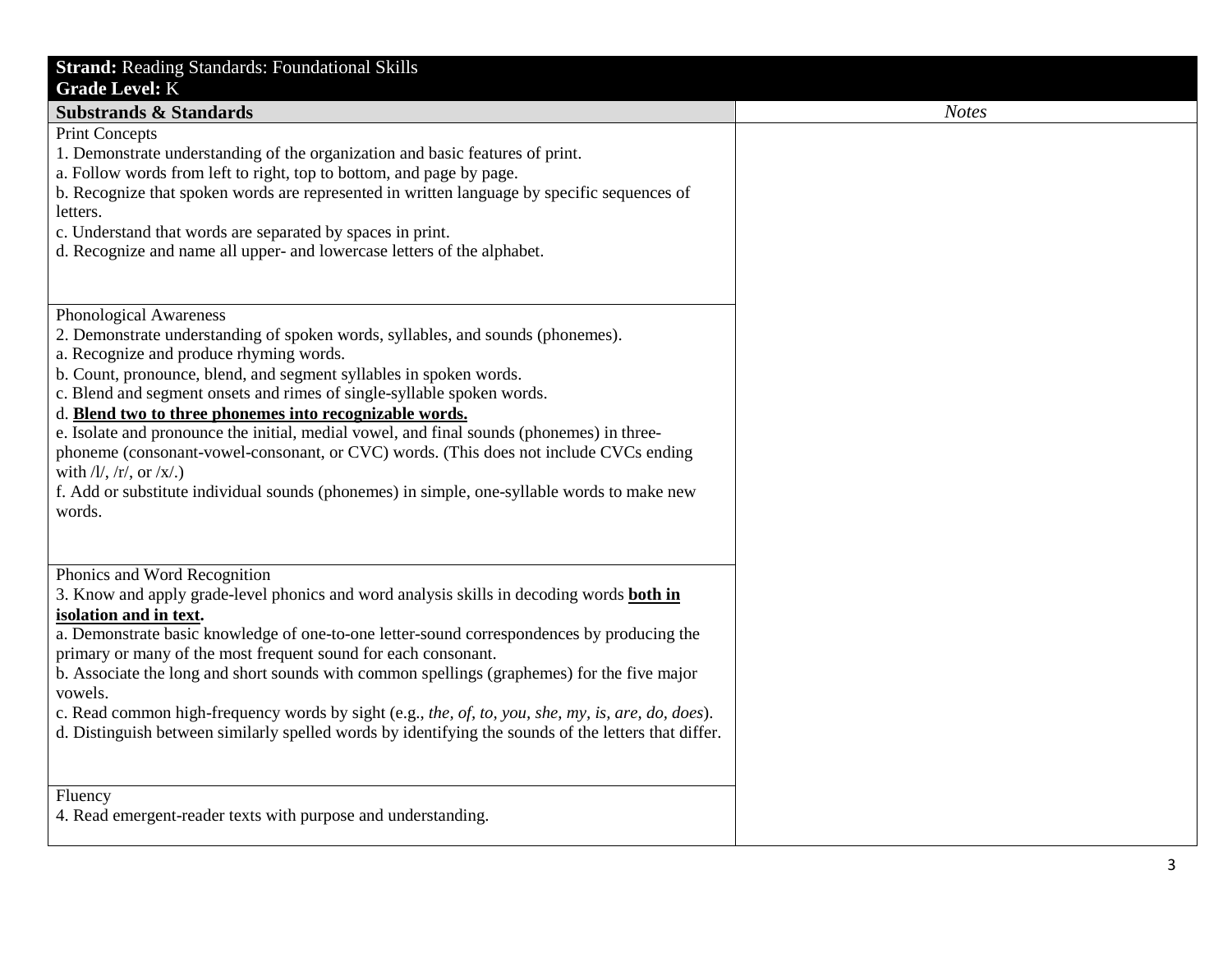| <b>Strand: Writing Standards</b>                                                                 |              |
|--------------------------------------------------------------------------------------------------|--------------|
| <b>Grade Level: K</b>                                                                            |              |
| <b>Substrands &amp; Standards</b>                                                                | <b>Notes</b> |
| <b>Text Types and Purposes</b>                                                                   |              |
| 1. Use a combination of drawing, dictating, and writing to compose opinion pieces in which they  |              |
| tell a reader the topic or the name of the book they are writing about and state an opinion or   |              |
| preference about the topic or book (e.g., My favorite book is ).                                 |              |
| 2. Use a combination of drawing, dictating, and writing to compose informative/explanatory texts |              |
| in which they name what they are writing about and supply some information about the topic.      |              |
| 3. Use a combination of drawing, dictating, and writing to narrate a single event or several     |              |
| loosely linked events, tell about the events in the order in which they occurred, and provide a  |              |
| reaction to what happened.                                                                       |              |
|                                                                                                  |              |
| Production and Distribution of Writing                                                           |              |
| 4. (Begins in grade 2)                                                                           |              |
| 5. With guidance and support from adults, respond to questions and suggestions from peers and    |              |
| add details to strengthen writing as needed.                                                     |              |
| 6. With guidance and support from adults, explore a variety of digital tools to produce and      |              |
| publish writing, including in collaboration with peers.                                          |              |
|                                                                                                  |              |
|                                                                                                  |              |
| Research to Build and Present Knowledge                                                          |              |
| 7. Participate in shared research and writing projects (e.g., explore a number of books by a     |              |
| favorite author and express opinions about them).                                                |              |
| 8. With guidance and support from adults, recall information from experiences or gather          |              |
| information from provided sources to answer a question.                                          |              |
| 9. (Begins in grade 4)                                                                           |              |
|                                                                                                  |              |
|                                                                                                  |              |
| Range of Writing                                                                                 |              |
| 10. (Begins in grade $2$ )                                                                       |              |
|                                                                                                  |              |
|                                                                                                  |              |
|                                                                                                  |              |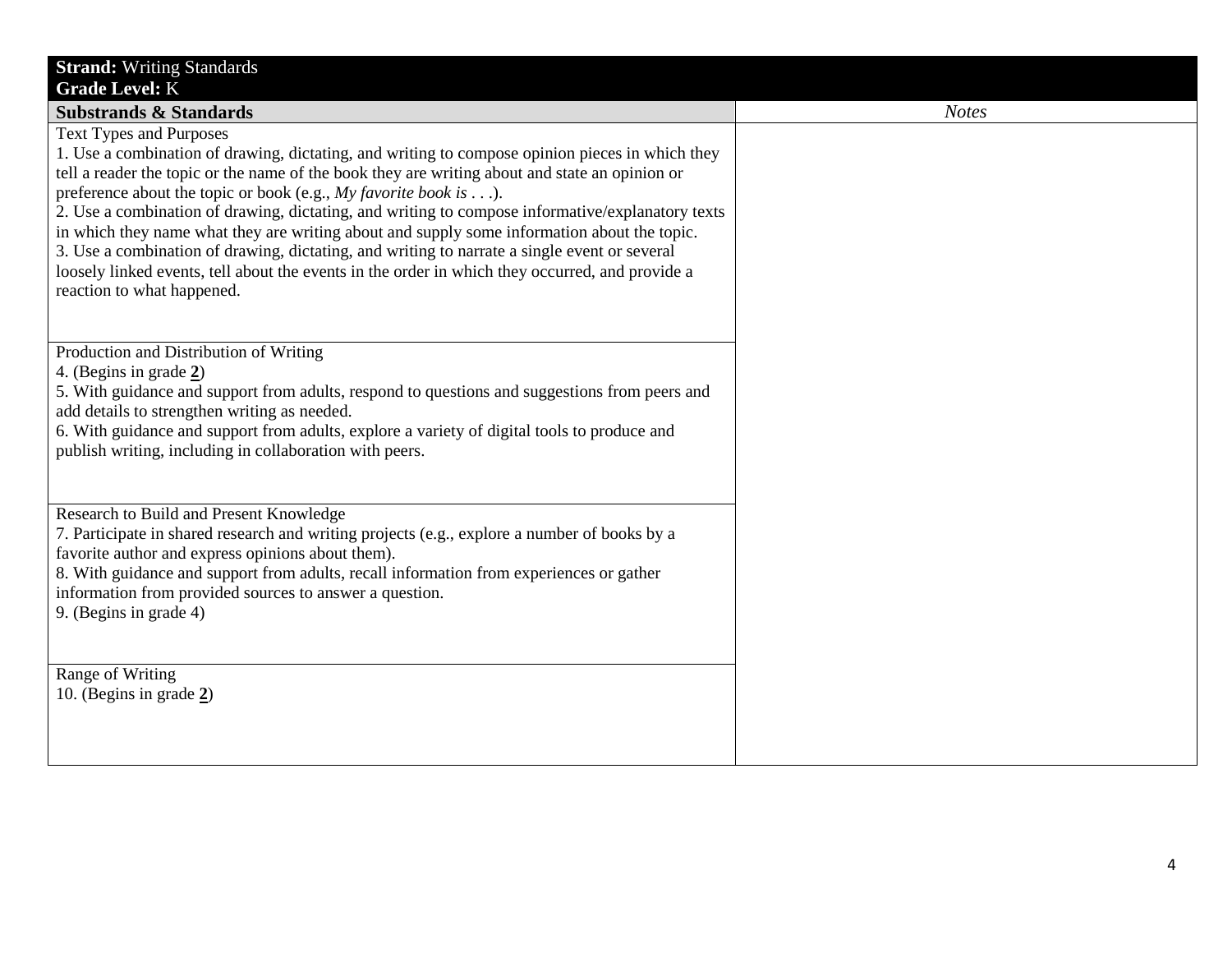| <b>Strand:</b> Speaking and Listening Standards                                                                           |              |
|---------------------------------------------------------------------------------------------------------------------------|--------------|
| <b>Grade Level: K</b>                                                                                                     |              |
| <b>Substrands &amp; Standards</b>                                                                                         | <b>Notes</b> |
| Comprehension and Collaboration                                                                                           |              |
| 1. Participate in collaborative conversations with diverse partners about kindergarten topics and                         |              |
| texts with peers and adults in small and larger groups.                                                                   |              |
| a. Follow agreed-upon rules for discussions (e.g., listening to others and taking turns speaking                          |              |
| about the topics and texts under discussion).                                                                             |              |
| b. Continue a conversation through multiple exchanges.                                                                    |              |
| 2. Confirm understanding of a text read aloud or information presented orally or through other                            |              |
| media by asking and answering questions about key details and requesting clarification if<br>something is not understood. |              |
| a. Understand and follow one- and two-step oral directions.                                                               |              |
| 3. Ask and answer questions in order to seek help, get information, or clarify something that is                          |              |
| not understood.                                                                                                           |              |
|                                                                                                                           |              |
|                                                                                                                           |              |
|                                                                                                                           |              |
| Presentation of Knowledge and Ideas                                                                                       |              |
| 4. Describe familiar people, places, things, and events and, with prompting and support, provide                          |              |
| additional detail.                                                                                                        |              |
| 5. Add drawings or other visual displays to descriptions as desired to provide additional detail.                         |              |
| 6. Speak audibly and express thoughts, feelings, and ideas clearly.                                                       |              |
|                                                                                                                           |              |
|                                                                                                                           |              |
|                                                                                                                           |              |